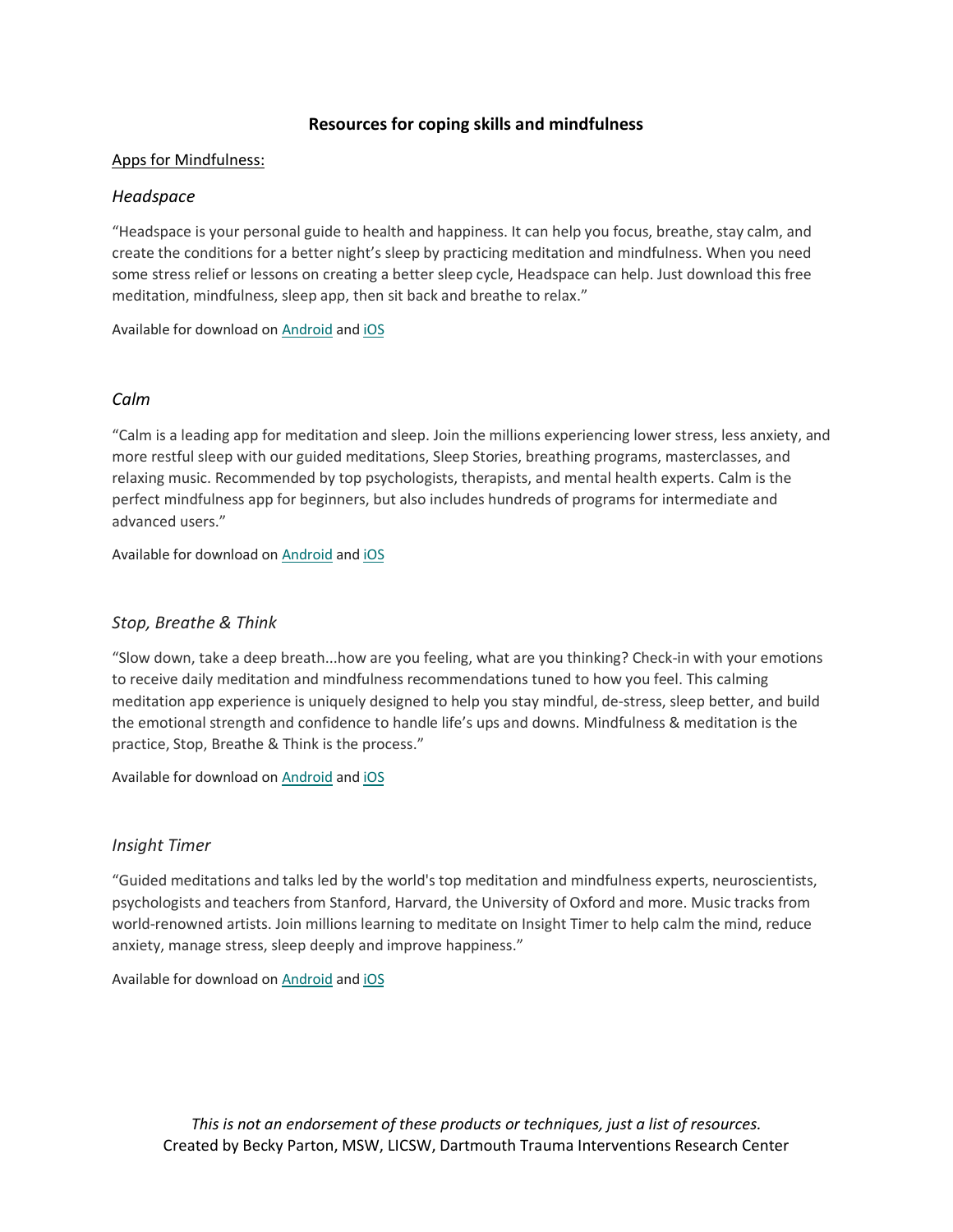## **Quick Ways to Calm Down**

## FROM[: https://copingskillsforkids.com/calming-anxiety](https://copingskillsforkids.com/calming-anxiety)

Sometimes you'll need a quick way to help your child calm down and you don't have much with you.

- Imagine your favorite place it's like taking a mini vacation wherever you are
- Think of your favorite things
- Name animals alphabetically (alligator, bear, cow, dog, etc…)
- Squeeze something (play dough, clay, silly putty, your fists, a stress ball)
- Get a cold drink of water
- 54321 Grounding [go through each of your 5 senses](http://www.copingkids.com/blog/2016/4/27/coping-skill-spotlight-5-4-3-2-1-grounding-technique)





Name 5 things you can see 4 things you can feel 3 things you can hear 2 things you can smell 1 thing you can taste

- Give yourself a hug squeeze tight!
- Remember the words to a song you love
- Do a hook up
	- 1. Put your arms straight out in front of you, palms facing out.
	- 2. Put one hand over the other at the wrists and interlace your fingers.
	- 3. Swoop your hands and arms toward your body and then place your interlaced hands on your chest.
	- 4. Cross your feet at the ankles and put your tongue on the roof of your mouth.
	- 5. Stay still for one minute.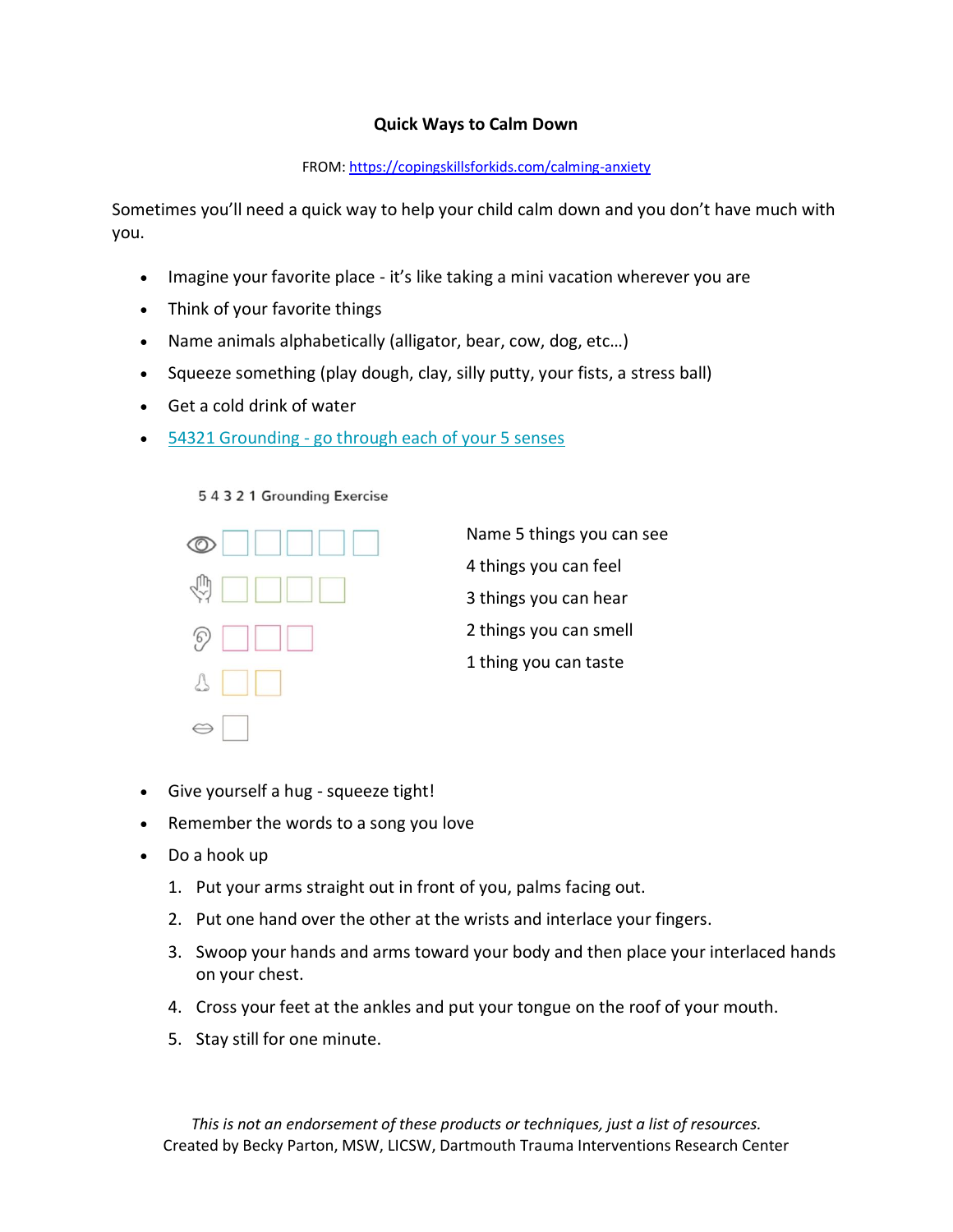

# Some coping mechanisms for kids

FROM: The Coping Skills for Kids Workbook, exerpt fro[m https://www.anxioustoddlers.com/coping](https://www.anxioustoddlers.com/coping-mechanisms-for-kids/#.Xk2BRShKg2w)[mechanisms-for-kids/#.Xk2BRShKg2w](https://www.anxioustoddlers.com/coping-mechanisms-for-kids/#.Xk2BRShKg2w)

- 1. Deep breathing using bubbles
- 2. Remember the words to a song you love
- 3. Calming jar
- 4. Play with a pet
- 5. Create a music playlist
- 6. Write what is bothering you and throw it away
- 7. Make a comic strip of what happened and what you can do next time
- 8. Jump rope
- 9. Yoga
- 10. Make an obstacle course
- 11. Talk to someone you trust
- 12. Use positive self-talk
- 13. Take a shower or a bath
- 14. Bake or cook
- 15. Laugh [watch YouTube videos or movies that encourage laughter]

## **Grounding Techniques**

ADAPTED FROM:<http://www.ibiblio.org/rcip/copingskills.html#ground>

Try to notice where you are, your surroundings including the people, and the sounds, like the t.v. or radio.

Concentrate on your breathing. Take a deep cleansing breath from your diaphragm. Count the breaths as you exhale. Make sure you breathe slowly so you don't hyperventilate.

Mentally remind yourself that the memory was then, and it is over. Give yourself permission to not think about it right now.

Hold something that you find comforting, for some it may be a stuffed animal or a blanket. Notice how it feels in your hands. Is it hard or soft?

During a non-crisis time make a list of positive affirmations. Print them out and keep them handy for when you are having a flashback. During a flashback read the list out loud.

Go online and talk with an online friend. Write an email.

Imagine yourself in a safe place. Feel the safety and know that you are safe now.